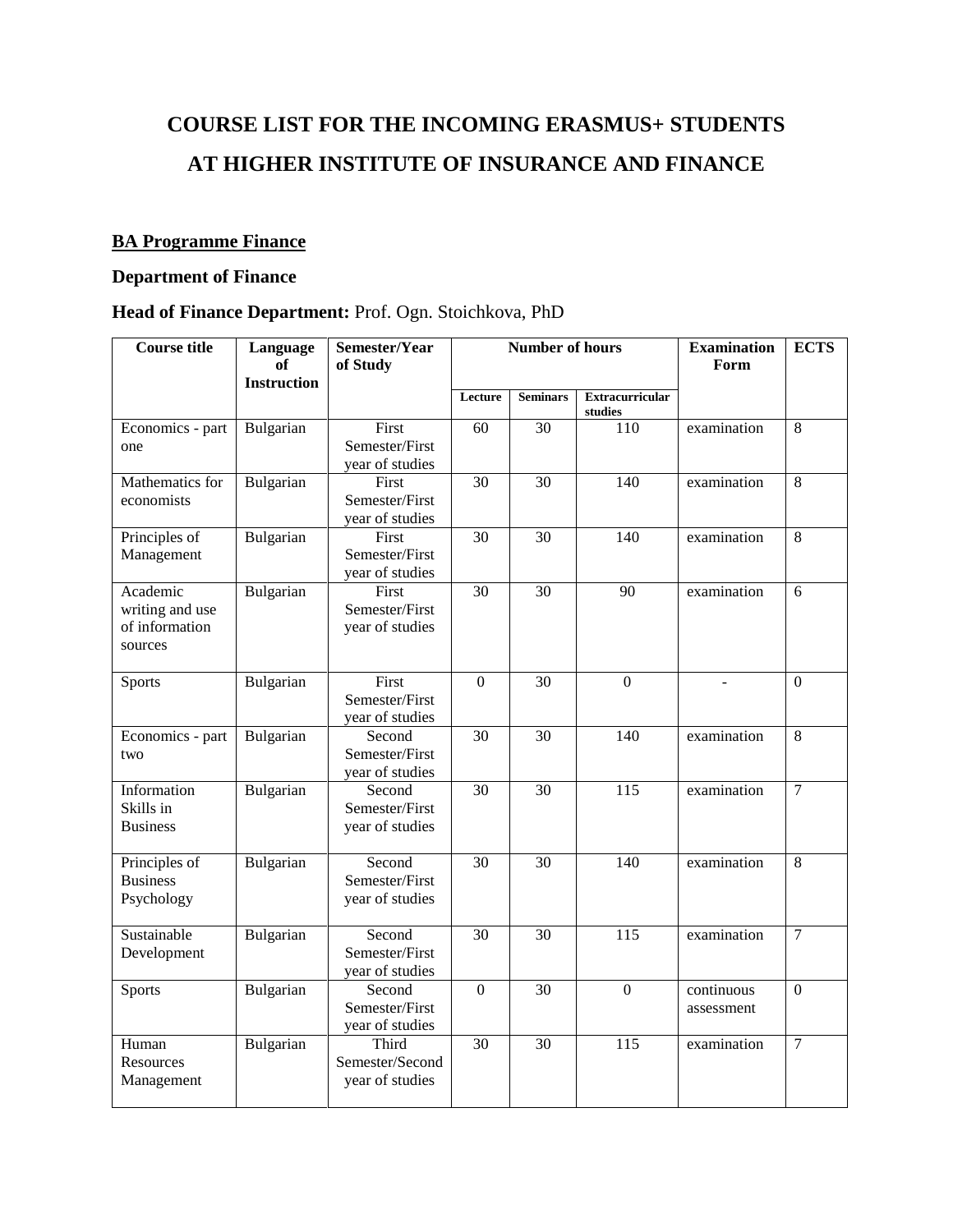| <b>Information Risk</b><br>Management | Bulgarian | Third<br>Semester/Second  | $\overline{30}$  | 30              | 115              | examination | $\overline{7}$ |
|---------------------------------------|-----------|---------------------------|------------------|-----------------|------------------|-------------|----------------|
|                                       |           | year of studies           |                  |                 |                  |             |                |
| Principles of                         | Bulgarian | Third                     | 30               | 30              | 140              | examination | 8              |
| Marketing                             |           | Semester/Second           |                  |                 |                  |             |                |
| Principles of                         | Bulgarian | year of studies<br>Third  | 45               | 45              | 110              | examination | 8              |
| Accounting                            |           | Semester/Second           |                  |                 |                  |             |                |
|                                       |           | year of studies           |                  |                 |                  |             |                |
| Sports                                | Bulgarian | Third                     | $\overline{0}$   | $\overline{30}$ | $\boldsymbol{0}$ | examination | $\overline{0}$ |
|                                       |           | Semester/Second           |                  |                 |                  |             |                |
|                                       |           | year of studies           |                  |                 |                  |             |                |
| Principles of                         | Bulgarian | Fourth                    | 30               | 30              | 140              | examination | 8              |
| Finance                               |           | Semester/Second           |                  |                 |                  |             |                |
|                                       |           | year of studies           |                  |                 |                  |             |                |
| Circle                                | Bulgarian | Fourth                    | 30               | 30              | 115              | examination | $\overline{7}$ |
| economics                             |           | Semester/Second           |                  |                 |                  |             |                |
| Innovation and                        |           | year of studies<br>Fourth | $\overline{30}$  | 30              | $\overline{140}$ | examination | 8              |
| Entrepreneurship                      | Bulgarian | Semester/Second           |                  |                 |                  |             |                |
|                                       |           | year of studies           |                  |                 |                  |             |                |
| Organizational                        | Bulgarian | Fourth                    | 30               | 30              | 115              | examination | $\overline{7}$ |
| behavior                              |           | Semester/Second           |                  |                 |                  |             |                |
|                                       |           | year of studies           |                  |                 |                  |             |                |
| Mathematical                          | Bulgarian | Fourth                    | 30               | 30              | 115              | examination | $\overline{7}$ |
| optimization                          |           | Semester/Second           |                  |                 |                  |             |                |
| methods                               |           | year of studies           |                  |                 |                  |             |                |
|                                       |           |                           |                  |                 |                  |             |                |
| Sports                                | Bulgarian | Fourth                    | $\mathbf{0}$     | 30              | $\boldsymbol{0}$ | continuous  | $\mathbf{0}$   |
|                                       |           | Semester/Second           |                  |                 |                  | assessment  |                |
| <b>Business</b>                       | Bulgarian | year of studies<br>Fifth  | 30               | 30              | $\overline{115}$ | examination | $\overline{7}$ |
| <b>Statistics</b>                     |           | Semester/Third            |                  |                 |                  |             |                |
|                                       |           | year of Studies           |                  |                 |                  |             |                |
| Financial                             | Bulgarian | Fifth                     | 30               | 30              | 140              | examination | 8              |
| Accounting                            |           | Semester/Third            |                  |                 |                  |             |                |
|                                       |           | year of Studies           |                  |                 |                  |             |                |
| Public finance                        | Bulgarian | Fifth                     | 30               | $\overline{30}$ | 140              | examination | 8              |
| and tax                               |           | Semester/Third            |                  |                 |                  |             |                |
| management                            |           | year of Studies           |                  |                 |                  |             |                |
|                                       |           |                           |                  |                 |                  |             |                |
| Financial and                         | Bulgarian | Fifth<br>Semester/Third   | 30               | 30              | 115              | examination | $\overline{7}$ |
| Tax Law                               |           | year of Studies           |                  |                 |                  |             |                |
| Private finances                      | Bulgarian | Fifth                     | 30               | 30              | $\overline{115}$ | examination | $\overline{7}$ |
|                                       |           | Semester/Third            |                  |                 |                  |             |                |
|                                       |           | year of Studies           |                  |                 |                  |             |                |
| Sports                                | Bulgarian | Fifth                     | $\boldsymbol{0}$ | 30              | $\boldsymbol{0}$ | continuous  | $\overline{0}$ |
|                                       |           | Semester/Third            |                  |                 |                  | assessment  |                |
|                                       |           | year of Studies           |                  |                 |                  |             |                |
|                                       | Bulgarian | Sixth                     | 30               | 30              | 115              | examination | $\overline{7}$ |
| <b>Sales</b>                          |           | Semester/Third            |                  |                 |                  |             |                |
| Management                            |           | year of Studies           |                  |                 |                  |             |                |
|                                       |           |                           |                  |                 |                  |             |                |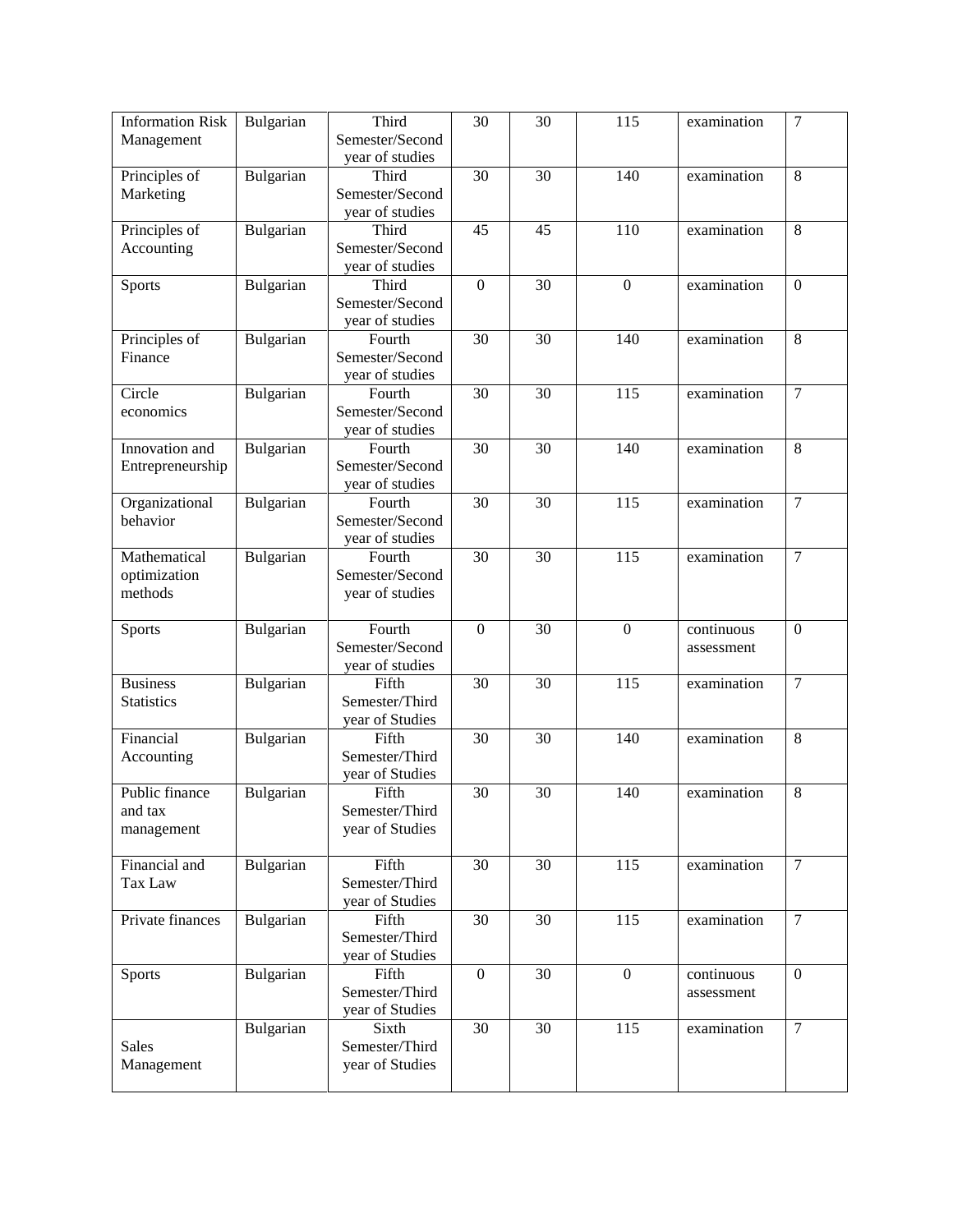| Financial<br>Management                                      | Bulgarian        | Sixth<br>Semester/Third<br>year of Studies | 30               | 30 | 115              | examination              | $\overline{7}$ |
|--------------------------------------------------------------|------------------|--------------------------------------------|------------------|----|------------------|--------------------------|----------------|
| Social insurance<br>systems                                  | Bulgarian        | Sixth<br>Semester/Third<br>year of Studies | 30               | 30 | 140              | examination              | 8              |
| <b>Business process</b><br>management                        | Bulgarian        | Sixth<br>Semester/Third<br>year of Studies | 30               | 30 | 140              | examination              | 8              |
| Research<br>methods in<br>business and<br>psychology         | Bulgarian        | Sixth<br>Semester/Third<br>year of Studies | 30               | 30 | $\overline{115}$ | examination              | $\overline{7}$ |
| Project<br>management                                        | Bulgarian        | Sixth<br>Semester/Third<br>year of Studies | 30               | 30 | 115              | examination              | $\tau$         |
| Philosophy of<br>finances                                    | Bulgarian        | Sixth<br>Semester/Third<br>year of Studies | 30               | 30 | $\overline{115}$ | examination              | $\overline{7}$ |
| Sports                                                       | Bulgarian        | Sixth<br>Semester/Third<br>year of Studies | $\boldsymbol{0}$ | 30 | $\boldsymbol{0}$ | continuous<br>assessment | $\mathbf{0}$   |
| Management<br>Accounting                                     | Bulgarian        | Seventh<br>Semester/Fourth<br>year         | 30               | 30 | 140              | examination              | 8              |
| Investments,<br>financial<br>instruments and<br>markets      | Bulgarian        | Seventh<br>Semester/Fourth<br>year         | $\overline{30}$  | 30 | 140              | examination              | 8              |
| Banking                                                      | <b>Bulgarian</b> | Seventh<br>Semester/Fourth<br>year         | 30               | 30 | 115              | examination              | $\tau$         |
| Commercial<br>Law                                            | Bulgarian        | Seventh<br>Semester/Fourth<br>year         | 30               | 30 | 115              | examination              | $\overline{7}$ |
| European<br>funding<br>programs and<br>project<br>management | Bulgarian        | Seventh<br>Semester/Fourth<br>year         | 30               | 30 | 115              | examination              | $\overline{7}$ |
| <b>Sports</b>                                                | Bulgarian        | Seventh<br>Semester/Fourth<br>year         | $\overline{0}$   | 30 | $\theta$         | continuous<br>assessment | $\overline{0}$ |
| International<br>Finance                                     | Bulgarian        | Eighth<br>Semester/Fourth<br>year          | $\overline{30}$  | 30 | 140              | examination              | 8              |
| Auditing                                                     | Bulgarian        | Eighth<br>Semester/Fourth<br>year          | 30               | 30 | 140              | examination              | 8              |
| Leadership and<br>Management                                 | Bulgarian        | Eighth<br>Semester/Fourth<br>year          | 30               | 30 | 115              | examination              | 8              |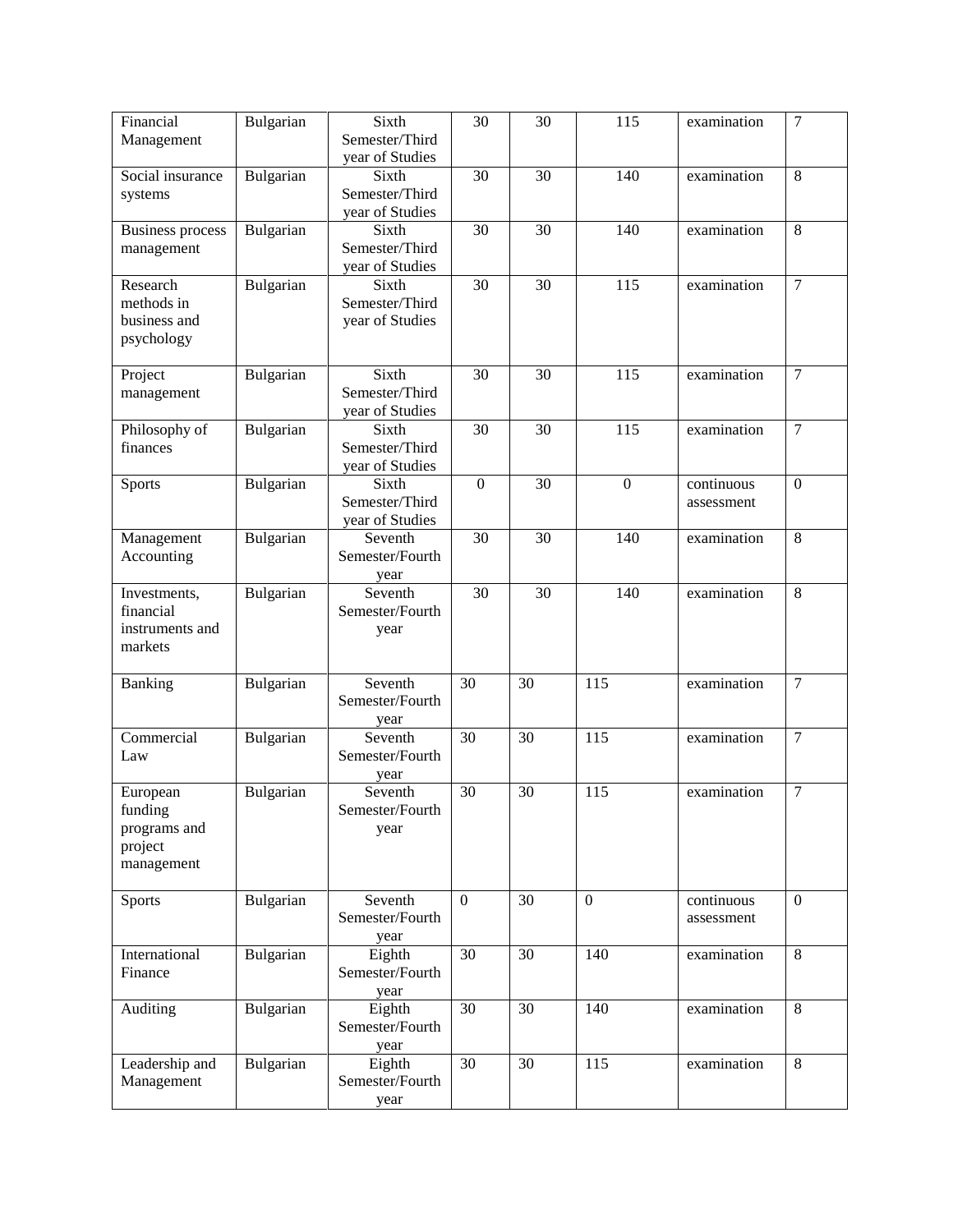| <b>Economy State</b> | Bulgarian | Eighth          | 30       | 30       | 115      | examination  |          |
|----------------------|-----------|-----------------|----------|----------|----------|--------------|----------|
| Regulation           |           | Semester/Fourth |          |          |          |              |          |
|                      |           | year            |          |          |          |              |          |
| Insurance            | Bulgarian | Eighth          | 30       | 30       | 115      | examination  |          |
|                      |           | Semester/Fourth |          |          |          |              |          |
|                      |           | year            |          |          |          |              |          |
| <b>Sports</b>        | Bulgarian | Eighth          | $\Omega$ | 30       | $\Omega$ | continuous   | $\theta$ |
|                      |           | Semester/Fourth |          |          |          | assessment   |          |
|                      |           | year            |          |          |          |              |          |
| Pre-graduate         | Bulgarian | Eighth          | $\Omega$ | $\Omega$ | 125      | acknowledged | 5        |
| Practice $-$ one     |           | Semester/Fourth |          |          |          |              |          |
| month                |           | year            |          |          |          |              |          |
|                      |           |                 |          |          |          |              |          |

## **BA Programme International Business and Finances**

## **Department of Finance**

| <b>Course title</b>                                      | Language<br>of<br><b>Instruction</b> | Semester/Year<br>of Study                         |          | <b>Number of hours</b> | <b>Examination</b><br>Form        | <b>ECTS</b>              |          |
|----------------------------------------------------------|--------------------------------------|---------------------------------------------------|----------|------------------------|-----------------------------------|--------------------------|----------|
|                                                          |                                      |                                                   | Lecture  | <b>Seminars</b>        | <b>Extracurricular</b><br>studies |                          |          |
| Economics - part<br>one                                  | Bulgarian                            | First<br>Semester/First<br>year of studies        | 60       | 30                     | 110                               | examination              | 8        |
| Mathematics for<br>economists                            | Bulgarian                            | First<br>Semester/First<br>year of studies        | 30       | 30                     | 140                               | examination              | 8        |
| Principles of<br>Management                              | Bulgarian                            | First<br>Semester/First<br>year of studies        | 30       | 30                     | 140                               | examination              | 8        |
| Academic<br>writing and use<br>of information<br>sources | Bulgarian                            | First<br>Semester/First<br>year of studies        | 30       | 30                     | 90                                | examination              | 8        |
| <b>Sports</b>                                            | Bulgarian                            | <b>First</b><br>Semester/First<br>year of studies | $\Omega$ | 30                     | $\Omega$                          | continuous<br>assessment | $\Omega$ |
| Economics - part<br>two                                  | Bulgarian                            | Second<br>semester/First<br>year of studies       | 30       | 30                     | 140                               | examination              | 8        |
| Information<br><b>Skills in Business</b>                 | Bulgarian                            | Second<br>semester/First<br>year of studies       | 30       | 30                     | 115                               | examination              | 8        |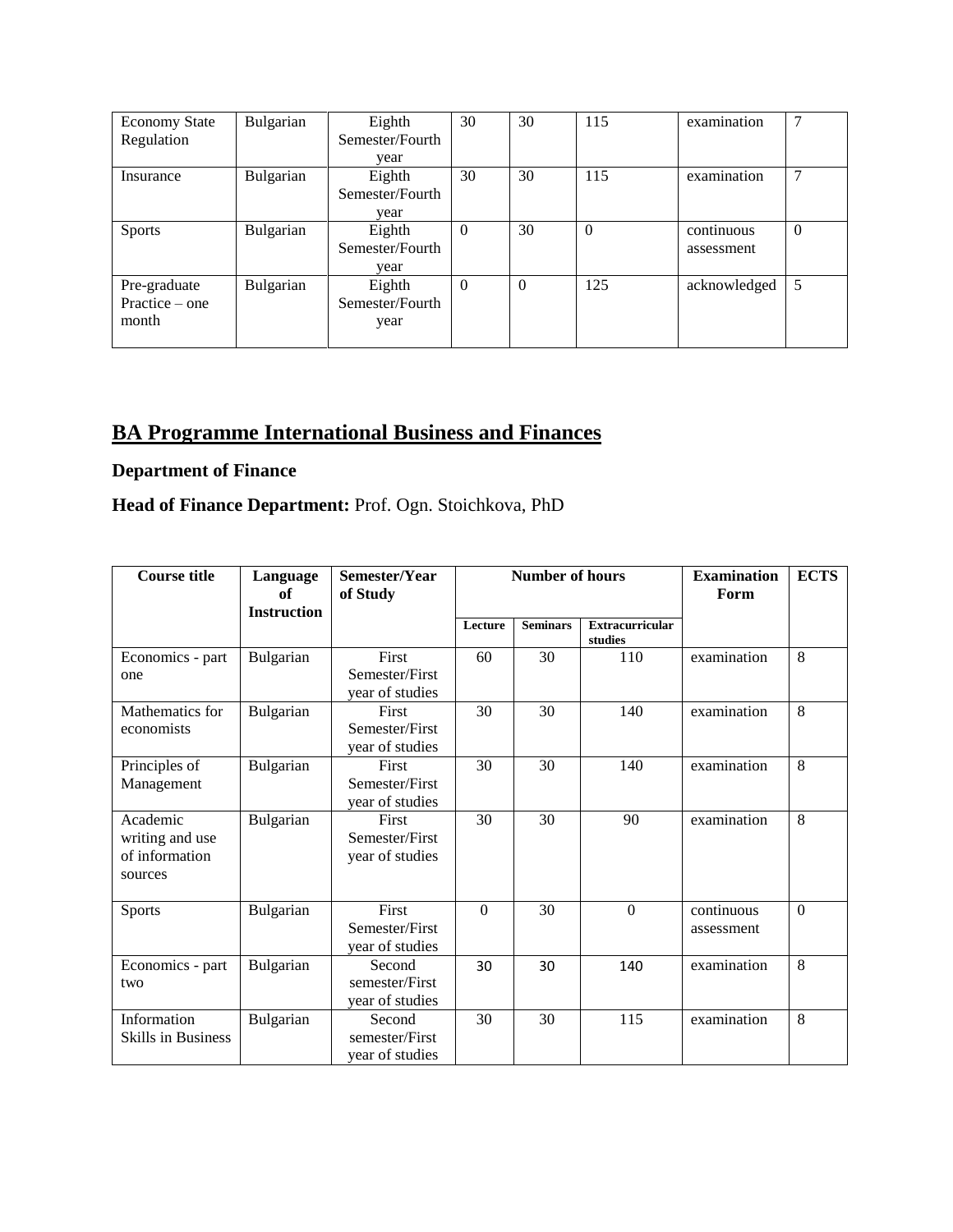| Principles of<br><b>Business</b><br>Psychology | Bulgarian        | Second<br>semester/First<br>year of studies  | 30               | $\overline{30}$ | 140            | examination              | $\overline{8}$   |
|------------------------------------------------|------------------|----------------------------------------------|------------------|-----------------|----------------|--------------------------|------------------|
| Sustainable<br>Development                     | Bulgarian        | Second<br>semester/First<br>year of studies  | 30               | 30              | 115            | examination              | 8                |
| Sports                                         | Bulgarian        | Second<br>semester/First<br>year of studies  | $\boldsymbol{0}$ | 30              | $\mathbf{0}$   | continuous<br>assessment | 6                |
| Human<br>Resources<br>Management               | Bulgarian        | Third<br>Semester/Second<br>year of studies  | 30               | 30              | 115            | examination              | $\tau$           |
| <b>Information Risk</b><br>Management          | Bulgarian        | Third<br>Semester/Second<br>year of studies  | 30               | 30              | 115            | examination              | $\overline{7}$   |
| Principles of<br>Marketing                     | Bulgarian        | Third<br>Semester/Second<br>year of studies  | 30               | 30              | 140            | examination              | 8                |
| Principles of<br>Accounting                    | Bulgarian        | Third<br>Semester/Second<br>year of studies  | 45               | 45              | 110            | examination              | 8                |
| <b>Sports</b>                                  | Bulgarian        | Third<br>Semester/Second<br>year of studies  | $\boldsymbol{0}$ | 30              | $\overline{0}$ | examination              | $\boldsymbol{0}$ |
| Principles of<br>Finance                       | Bulgarian        | Fourth<br>Semester/Second<br>year of studies | 30               | 30              | 140            | examination              | 8                |
| Circular<br>economy                            | Bulgarian        | Fourth<br>Semester/Second<br>year of studies | 30               | 30              | 115            | examination              | $\overline{7}$   |
| Innovation and<br>Entrepreneurship             | Bulgarian        | Fourth<br>Semester/Second<br>year of studies | 30               | 30              | 140            | examination              | 8                |
| Organizational<br>behavior                     | Bulgarian        | Fourth<br>Semester/Second<br>year of studies | 30               | 30              | 115            | examination              | $\overline{7}$   |
| Mathematical<br>optimization<br>methods        | <b>Bulgarian</b> | Fourth<br>Semester/Second<br>year of studies | 30               | 30              | 115            | examination              | 7                |
| <b>Sports</b>                                  | Bulgarian        | Fourth<br>Semester/Second<br>year of studies | $\boldsymbol{0}$ | 30              | $\overline{0}$ | examination              | $\overline{0}$   |
| <b>Business</b><br><b>Statistics</b>           | Bulgarian        | Fifth<br>Semester/Third<br>year of studies   | 30               | 30              | 115            | examination              | $\overline{7}$   |
| Financial<br>Accounting                        | Bulgarian        | Fifth<br>Semester/Third<br>year of studies   | 30               | 30              | 140            | examination              | 8                |
| Public finance<br>and tax<br>management        | Bulgarian        | Fifth<br>Semester/Third<br>year of studies   | 30               | 30              | 140            | examination              | 8                |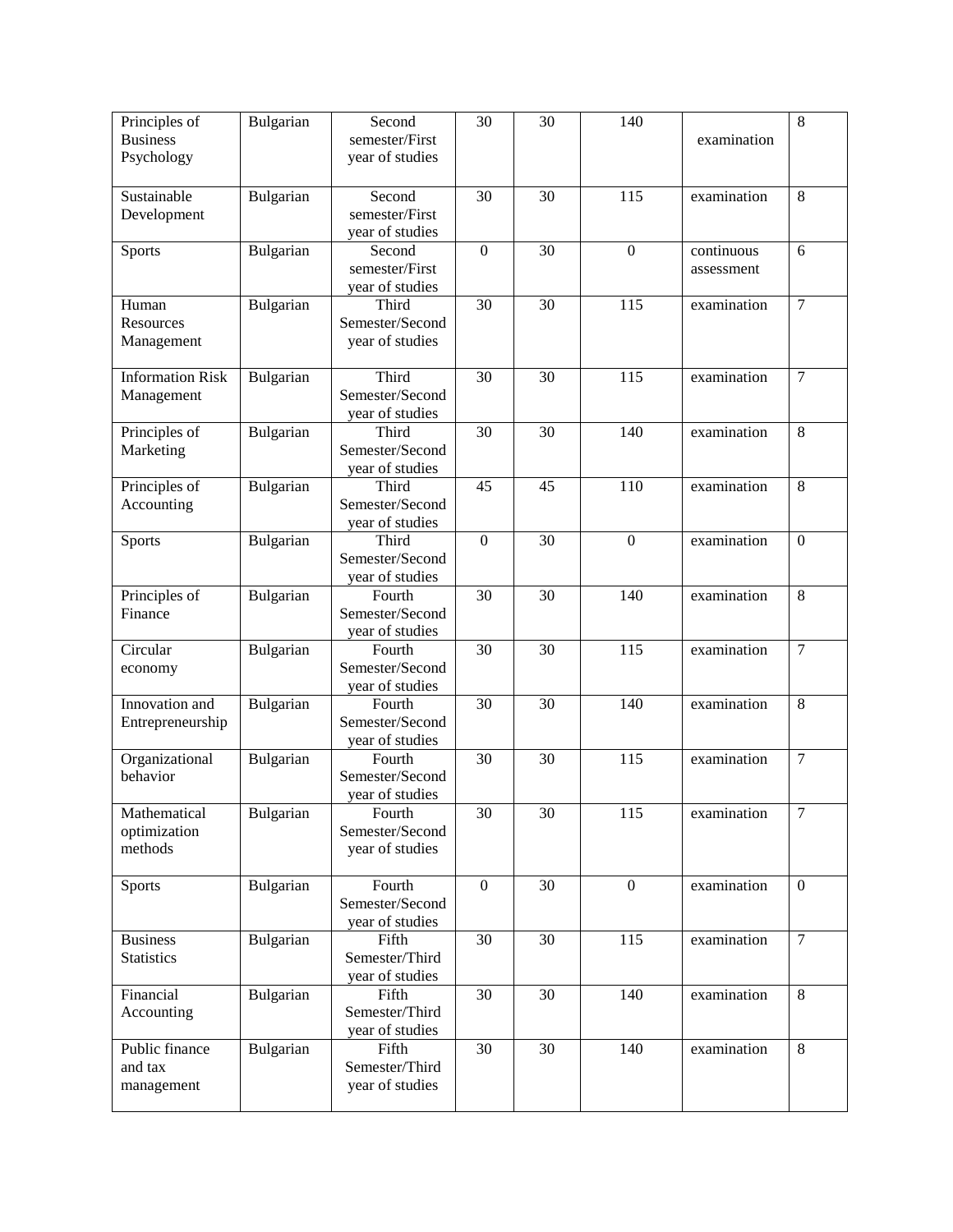| Labor and Social              | Bulgarian        | Fifth                      | $\overline{30}$ | $\overline{30}$ | 115              | examination | $\overline{7}$ |
|-------------------------------|------------------|----------------------------|-----------------|-----------------|------------------|-------------|----------------|
| <b>Insurance Law</b>          |                  | Semester/Third             |                 |                 |                  |             |                |
| Financial and                 | Bulgarian        | year of studies<br>Fifth   | 30              | 30              | 115              | examination | $\overline{7}$ |
| Tax Law                       |                  | Semester/Third             |                 |                 |                  |             |                |
|                               |                  | year of studies            |                 |                 |                  |             |                |
| Personal Finance              | Bulgarian        | Fifth                      | 30              | 30              | 115              | examination | $\overline{0}$ |
|                               |                  | Semester/Third             |                 |                 |                  |             |                |
|                               |                  | year of studies            |                 |                 |                  |             |                |
| <b>Sports</b>                 | Bulgarian        | Fifth                      | $\overline{0}$  | $\overline{30}$ | $\overline{0}$   | continuous  | $\overline{0}$ |
|                               |                  | Semester/Third             |                 |                 |                  | assessment  |                |
| <b>Sales</b>                  |                  | year of studies<br>Sixth   | 30              | 30              | 115              |             | $\overline{7}$ |
| Management                    | Bulgarian        | Semester/Third             |                 |                 |                  | examination |                |
|                               |                  | year of studies            |                 |                 |                  |             |                |
| Financial                     | Bulgarian        | Sixth                      | 30              | 30              | 140              | examination | 8              |
| Management                    |                  | Semester/Third             |                 |                 |                  |             |                |
|                               |                  | year of studies            |                 |                 |                  |             |                |
|                               |                  |                            |                 |                 |                  |             |                |
| Social insurance              | Bulgarian        | Sixth<br>Semester/Third    | 30              | 30              | 140              | examination | 8              |
| systems                       |                  | year of studies            |                 |                 |                  |             |                |
| <b>Business process</b>       | Bulgarian        | Sixth                      | 30              | 30              | 115              | examination | $\overline{7}$ |
| management                    |                  | Semester/Third             |                 |                 |                  |             |                |
|                               |                  | year of studies            |                 |                 |                  |             |                |
| Research                      | Bulgarian        | Sixth                      | 30              | 30              | 115              | examination | $\overline{7}$ |
| methods in                    |                  | Semester/Third             |                 |                 |                  |             |                |
| business and                  |                  | year of studies            |                 |                 |                  |             |                |
| psychology                    |                  |                            |                 |                 |                  |             |                |
| Project                       | <b>Bulgarian</b> | Sixth                      | 30              | 30              | 115              | examination | $\tau$         |
| management                    |                  | Semester/Third             |                 |                 |                  |             |                |
|                               |                  | year of studies            |                 |                 |                  |             |                |
| Philosophy of                 | Bulgarian        | Sixth                      | 30              | 30              | 115              | examination | $\overline{7}$ |
| finance                       |                  | Semester/Third             |                 |                 |                  |             |                |
|                               |                  | year of studies            |                 |                 |                  |             |                |
| Sports                        | Bulgarian        | Sixth                      | $\mathbf{0}$    | $\overline{30}$ | $\overline{0}$   | continuous  | $\overline{0}$ |
|                               |                  | Semester/Third             |                 |                 |                  | assessment  |                |
|                               |                  | year of studies            |                 |                 |                  |             |                |
| Financing of<br>international | Bulgarian        | Seventh<br>Semester/Fourth | 30              | 30              | 140              | examination | 8              |
| trade                         |                  | year of studies            |                 |                 |                  |             |                |
|                               |                  |                            |                 |                 |                  |             |                |
| Investments,                  | Bulgarian        | Seventh                    | 30              | 30              | 140              | examination | $\,8\,$        |
| financial                     |                  | Semester/Fourth            |                 |                 |                  |             |                |
| instruments and               |                  | year of studies            |                 |                 |                  |             |                |
| markets                       |                  |                            |                 |                 |                  |             |                |
|                               |                  |                            |                 |                 |                  |             |                |
| Banking                       | Bulgarian        | Seventh<br>Semester/Fourth | $\overline{30}$ | $\overline{30}$ | $\overline{115}$ | examination | $\overline{7}$ |
|                               |                  | year of studies            |                 |                 |                  |             |                |
| Commercial Law                | Bulgarian        | Seventh                    | 30              | 30              | 115              | examination | $\tau$         |
|                               |                  | Semester/Fourth            |                 |                 |                  |             |                |
|                               |                  | year of studies            |                 |                 |                  |             |                |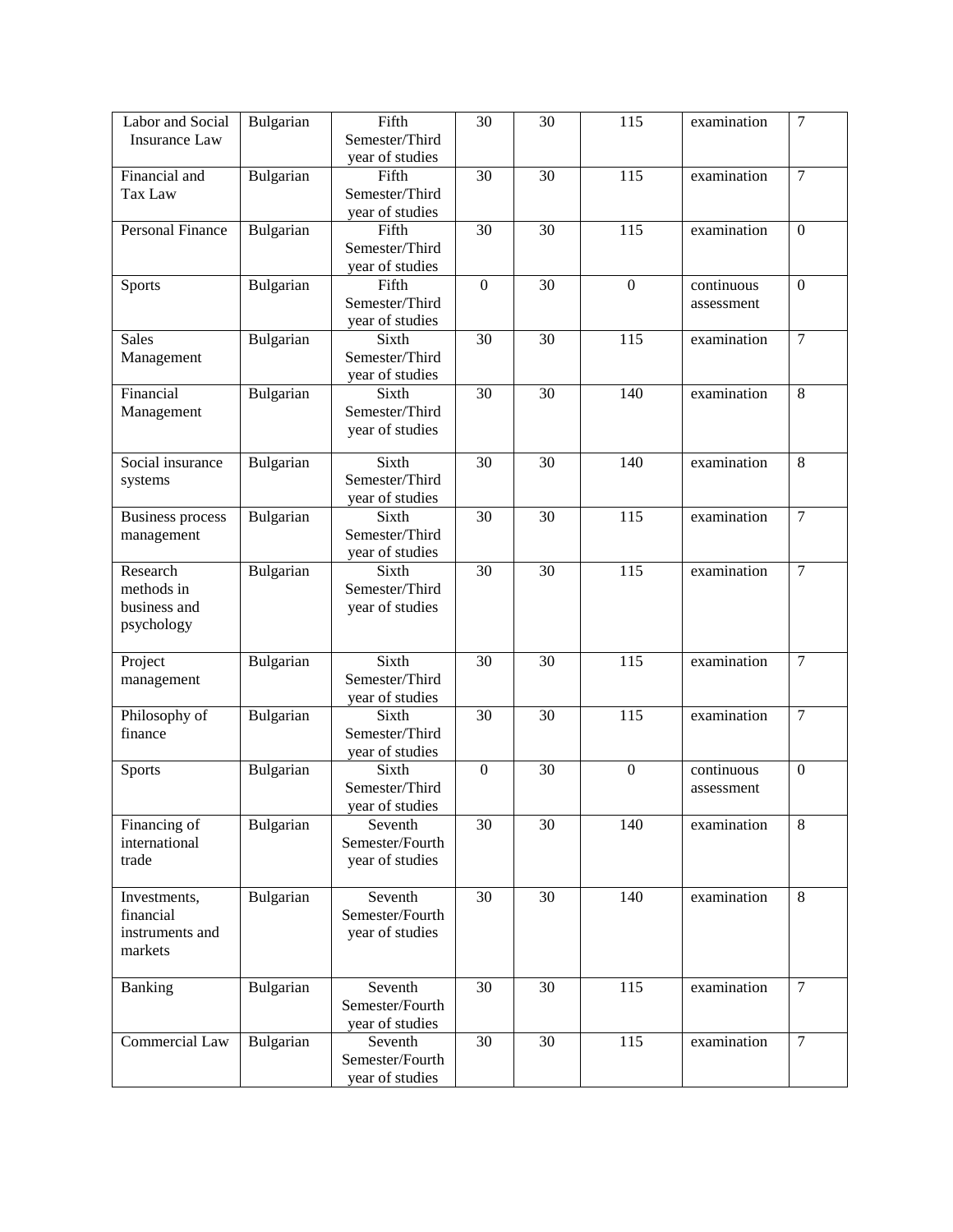| International<br>commodity<br>markets     | Bulgarian | Seventh<br>Semester/Fourth<br>year of studies | 30             | 30       | 115              | examination  | $\overline{7}$ |
|-------------------------------------------|-----------|-----------------------------------------------|----------------|----------|------------------|--------------|----------------|
| <b>Sports</b>                             | Bulgarian | Seventh<br>Semester/Fourth<br>year of studies | $\Omega$       | 30       | $\Omega$         | examination  | $\Omega$       |
| International<br>Finance                  | Bulgarian | Eight<br>Semester/Fourth<br>year of studies   | 30             | 30       | 140              | examination  | 8              |
| Tax and<br>insurance control              | Bulgarian | Eight<br>Semester/Fourth<br>year of studies   | 30             | 30       | 115              | examination  | $\overline{7}$ |
| International real<br>estate markets      | Bulgarian | Eight<br>Semester/Fourth<br>year of studies   | 30             | 30       | 140              | examination  | 8              |
| International<br><b>Trade Law</b>         | Bulgarian | Eight<br>Semester/Fourth<br>year of studies   | 30             | 30       | $\overline{115}$ | examination  | $\overline{7}$ |
| <b>International Tax</b><br>Law           | Bulgarian | Eight<br>Semester/Fourth<br>year of studies   | 30             | 30       | 140              | examination  | $\overline{7}$ |
| <b>Sports</b>                             | Bulgarian | Eight<br>Semester/Fourth<br>year of studies   | $\overline{0}$ | 30       | $\Omega$         | examination  | $\Omega$       |
| Pre-graduate<br>Practice $-$ one<br>month | Bulgarian | Eight<br>Semester/Fourth<br>year of studies   | $\Omega$       | $\Omega$ | 125              | acknowledged | 5              |

# **BA Programme Financial Management and Marketing**

## **Department of Finance**

| <b>Course title</b>     | Semester/Year<br>Language<br>of Study<br>оf<br><b>Instruction</b> |                 |         | Number of hours | <b>Examination</b><br>Form        | <b>ECTS</b> |   |
|-------------------------|-------------------------------------------------------------------|-----------------|---------|-----------------|-----------------------------------|-------------|---|
|                         |                                                                   |                 | Lecture | <b>Seminars</b> | <b>Extracurricular</b><br>studies |             |   |
| Principles of           | Bulgarian                                                         | First           | 45      | 45              | 110                               | examination | 8 |
| Management I            |                                                                   | Semester/First  |         |                 |                                   |             |   |
|                         |                                                                   | year of studies |         |                 |                                   |             |   |
| <b>Computing Skills</b> | Bulgarian                                                         | First           | 30      | 30              | 115                               | examination | 7 |
| for Business            |                                                                   | Semester/First  |         |                 |                                   |             |   |
|                         |                                                                   | year of studies |         |                 |                                   |             |   |
| Quantitative            | Bulgarian                                                         | First           | 45      | 45              | 110                               | examination | 8 |
| Methods for             |                                                                   | Semester/First  |         |                 |                                   |             |   |
| <b>Business</b>         |                                                                   | year of studies |         |                 |                                   |             |   |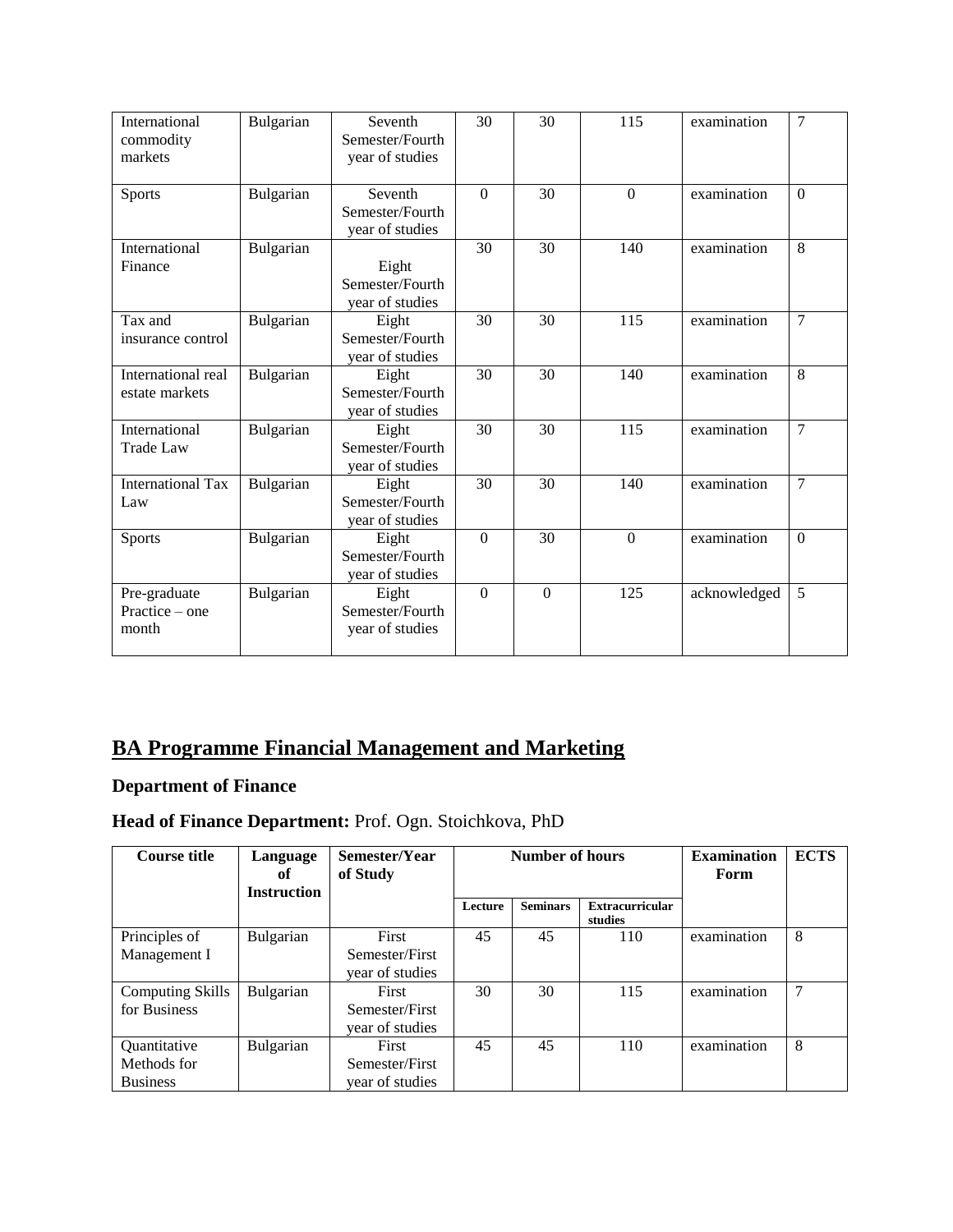| Academic and                  | Bulgarian | First                     | 30               | 30               | 115              | examination | $\overline{7}$ |
|-------------------------------|-----------|---------------------------|------------------|------------------|------------------|-------------|----------------|
| Transferable                  |           | Semester/First            |                  |                  |                  |             |                |
| <b>Skills</b>                 |           | year of studies           |                  |                  |                  |             |                |
| Sports                        | Bulgarian | First                     | 30               | $\boldsymbol{0}$ | 30               | continuous  |                |
|                               |           | Semester/First            |                  |                  |                  | assessment  |                |
|                               |           | year of studies           |                  |                  |                  |             |                |
|                               |           |                           |                  |                  |                  |             |                |
| Principles of                 | Bulgarian | Second                    | 30               | 30               | 140              | examination | 8              |
| Management II                 |           | Semester/First            |                  |                  |                  |             |                |
|                               |           | year of studies           |                  |                  |                  |             |                |
| Information                   | Bulgarian | Second                    | 30               | $\overline{30}$  | 115              | examination | $\overline{7}$ |
| Management and                |           | Semester/First            |                  |                  |                  |             |                |
| Technology                    |           | year of studies           |                  |                  |                  |             |                |
| European Union                | Bulgarian | Second                    | 30               | 30               | 115              | examination | $\tau$         |
|                               |           | Semester/First            |                  |                  |                  |             |                |
|                               |           | year of studies           |                  |                  |                  |             |                |
| <b>Business</b>               | Bulgarian | Second                    | 45               | 45               | 110              | examination | 8              |
| Economics                     |           | Semester/First            |                  |                  |                  |             |                |
|                               |           | year of studies           |                  |                  |                  |             |                |
| <b>Sports</b>                 | Bulgarian | Second                    | $\boldsymbol{0}$ | $\overline{30}$  | $\boldsymbol{0}$ | continuous  | $\blacksquare$ |
|                               |           | Semester/First            |                  |                  |                  | assessment  |                |
|                               |           | year of studies           |                  |                  |                  |             |                |
| Principles of                 | Bulgarian | Third                     | 45               | 45               | 110              | examination | 8              |
| Marketing I                   |           | Semester/Second           |                  |                  |                  |             |                |
|                               |           | year of studies           |                  |                  |                  |             |                |
| Accounting                    | Bulgarian | Third                     | 45               | 45               | 110              | examination | 8              |
| Fundamentals I                |           | Semester/Second           |                  |                  |                  |             |                |
|                               |           | year of studies           |                  |                  |                  |             |                |
| <b>Business</b>               | Bulgarian | Third                     | 30               | 30               | 115              | examination | $\overline{7}$ |
| Communication /               |           | Semester/Second           |                  |                  |                  |             |                |
|                               |           | year of studies           |                  |                  |                  |             |                |
| Introduction to               | Bulgarian | Third<br>Semester/Second  | 45               | 45               | 85               | examination | $\tau$         |
| Psychology /                  |           | year of studies           |                  |                  |                  |             |                |
|                               |           |                           |                  |                  |                  |             |                |
| Sports                        | Bulgarian | Third                     | $\overline{0}$   | 30               | $\overline{0}$   |             | $\overline{a}$ |
|                               |           | Semester/Second           |                  |                  |                  |             |                |
|                               |           | year of studies           |                  |                  |                  |             |                |
| Principles of<br>Marketing II | Bulgarian | Fourth<br>Semester/Second | 30               | 30               | 115              | examination | $\,8\,$        |
|                               |           | year of studies           |                  |                  |                  |             |                |
| Accounting                    | Bulgarian | Fourth                    | 45               | 45               | 110              | examination | 8              |
| Fundamentals II               |           | Semester/Second           |                  |                  |                  |             |                |
|                               |           | year of studies           |                  |                  |                  |             |                |
|                               |           |                           |                  |                  |                  |             |                |
| <b>Business</b>               | Bulgarian | Fourth                    | 45               | 45               | 110              | examination | $\overline{7}$ |
| Statistics /                  |           | Semester/Second           |                  |                  |                  |             |                |
|                               |           | year of studies           |                  |                  |                  |             |                |
| Understanding                 | Bulgarian | Fourth                    | 45               | 45               | 85               | examination | $\overline{7}$ |
| Globalization                 |           | Semester/Second           |                  |                  |                  |             |                |
|                               |           | year of studies           |                  |                  |                  |             |                |
| Sports                        | Bulgarian | Fourth                    | $\boldsymbol{0}$ | 30               | $\mathbf{0}$     |             |                |
|                               |           | Semester/Second           |                  |                  |                  |             |                |
|                               |           | year of studies           |                  |                  |                  |             |                |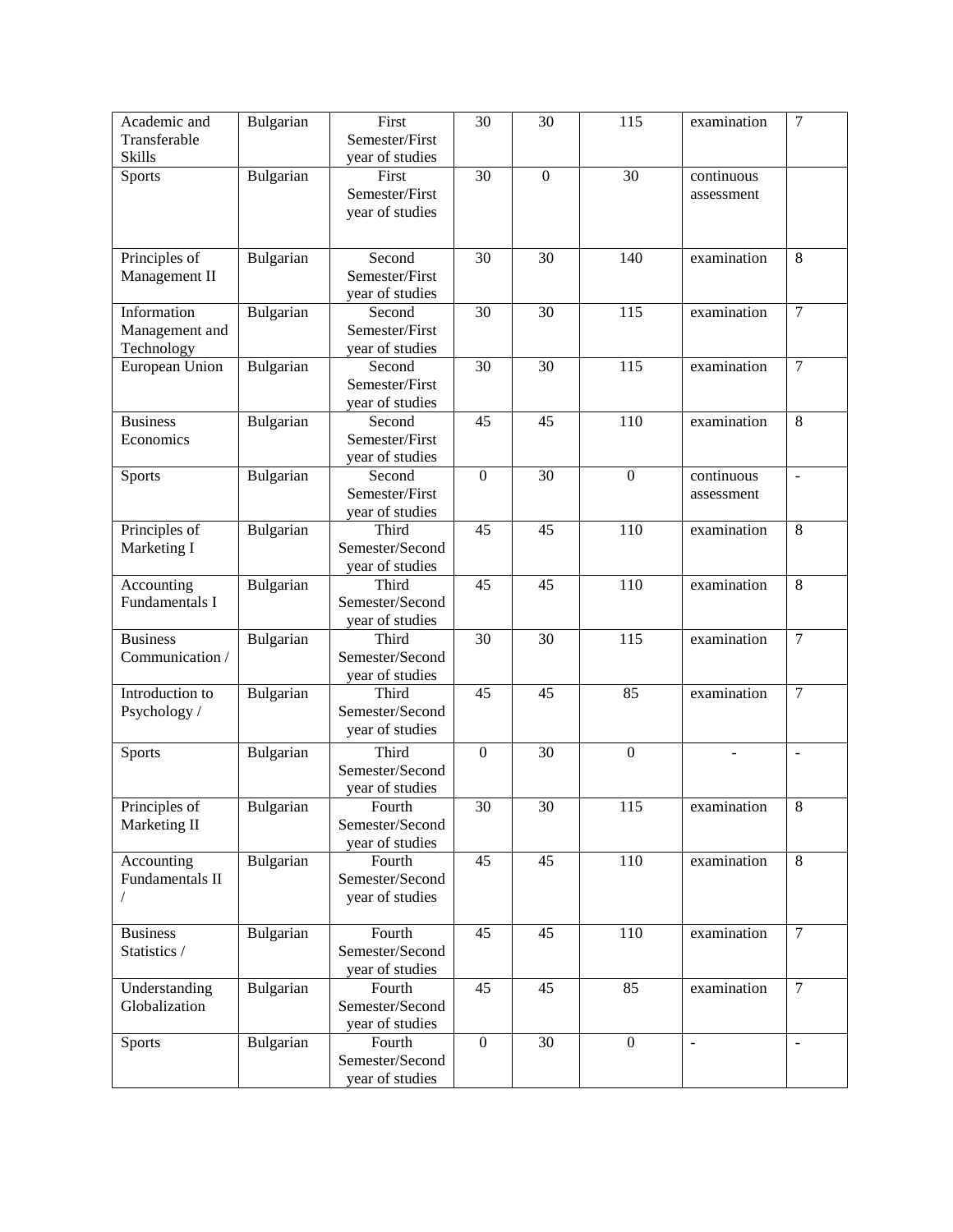| Organizational                    | Bulgarian | Fifth           | $\overline{30}$ | $\overline{30}$ | $\overline{115}$ | examination | $\overline{7}$ |
|-----------------------------------|-----------|-----------------|-----------------|-----------------|------------------|-------------|----------------|
| <b>Behavior</b>                   |           | Semester/Third  |                 |                 |                  |             |                |
|                                   |           | year of studies |                 |                 |                  |             |                |
| Marketing                         | Bulgarian | Fifth           | 30              | 30              | 140              | examination | $\overline{8}$ |
| Management                        |           | Semester/Third  |                 |                 |                  |             |                |
|                                   |           | year of studies |                 |                 |                  |             |                |
| <b>Decision Making</b>            | Bulgarian | Fifth           | 30              | 30              | 115              | examination | $\overline{7}$ |
| with Information                  |           | Semester/Third  |                 |                 |                  |             |                |
| Technology                        |           | year of studies |                 |                 |                  |             |                |
| International                     | Bulgarian | Fifth           | 30              | $\overline{30}$ | 140              | examination | $\overline{8}$ |
|                                   |           | Semester/Third  |                 |                 |                  |             |                |
| politics<br>Sustainable           |           |                 |                 |                 |                  |             |                |
|                                   |           | year of studies |                 |                 |                  |             |                |
| development                       |           |                 |                 |                 |                  |             |                |
| Operations                        | Bulgarian | Sixth           | 30              | 30              | 140              | examination | 8              |
| Management                        |           | Semester/Third  |                 |                 |                  |             |                |
|                                   |           | year of studies |                 |                 |                  |             |                |
| Consumer                          | Bulgarian | Sixth           | 30              | 30              | 115              | examination | $\overline{7}$ |
| Behaviour                         |           | Semester/Third  |                 |                 |                  |             |                |
|                                   |           | year of studies |                 |                 |                  |             |                |
| Financial                         | Bulgarian | Sixth           | 30              | 30              | 140              | examination | 8              |
| Management                        |           | Semester/Third  |                 |                 |                  |             |                |
|                                   |           | year of studies |                 |                 |                  |             |                |
| Corporate social                  | Bulgarian | Sixth           | $\overline{30}$ | $\overline{30}$ | $\overline{115}$ | examination | $\overline{7}$ |
| responsibility                    |           | Semester/Third  |                 |                 |                  |             |                |
| and ethics,                       |           | year of studies |                 |                 |                  |             |                |
| <b>Business</b>                   |           |                 |                 |                 |                  |             |                |
| Strategies                        |           |                 |                 |                 |                  |             |                |
|                                   |           |                 |                 |                 |                  |             |                |
| Financial                         | Bulgarian |                 | 30              | 30              | 115              | examination | $\overline{7}$ |
| Statement                         |           | Seventh         |                 |                 |                  |             |                |
| Analysis                          |           | Semester/Fourth |                 |                 |                  |             |                |
|                                   |           | year of studies |                 |                 |                  |             |                |
| International                     | Bulgarian | Seventh         | 30              | 30              | 140              | examination | 8              |
| Marketing                         |           | Semester/Fourth |                 |                 |                  |             |                |
|                                   |           | year of studies |                 |                 |                  |             |                |
| Financing of                      | Bulgarian | Seventh         | $\overline{30}$ | $\overline{30}$ | 115              | examination | $\tau$         |
| external trades                   |           | Semester/Fourth |                 |                 |                  |             |                |
|                                   |           | year of studies |                 |                 |                  |             |                |
| International                     | Bulgarian | Seventh         | $\overline{30}$ | $\overline{30}$ | 140              | examination | $\overline{8}$ |
| Financial                         |           | Semester/Fourth |                 |                 |                  |             |                |
| Organizations                     |           | year of studies |                 |                 |                  |             |                |
|                                   |           |                 |                 |                 |                  |             |                |
| / Financing of<br>entrepreneurial |           |                 |                 |                 |                  |             |                |
|                                   |           |                 |                 |                 |                  |             |                |
| projects                          |           |                 |                 |                 |                  |             |                |
| Public Finance                    | Bulgarian | Eight           | 45              | 45              | 110              | examination | 8              |
|                                   |           | Semester/Fourth |                 |                 |                  |             |                |
|                                   |           | year of Studies |                 |                 |                  |             |                |
| Financial                         | Bulgarian | Eight           | 30              | 30              | 115              | examination | 8              |
| Instruments and                   |           | Semester/Fourth |                 |                 |                  |             |                |
| Markets                           |           | year of Studies |                 |                 |                  |             |                |
| Information                       | Bulgarian | Eight           | 30              | 30              | 115              | examination | $\overline{7}$ |
| management                        |           | Semester/Fourth |                 |                 |                  |             |                |
| Information                       |           | year of Studies |                 |                 |                  |             |                |
| security                          |           |                 |                 |                 |                  |             |                |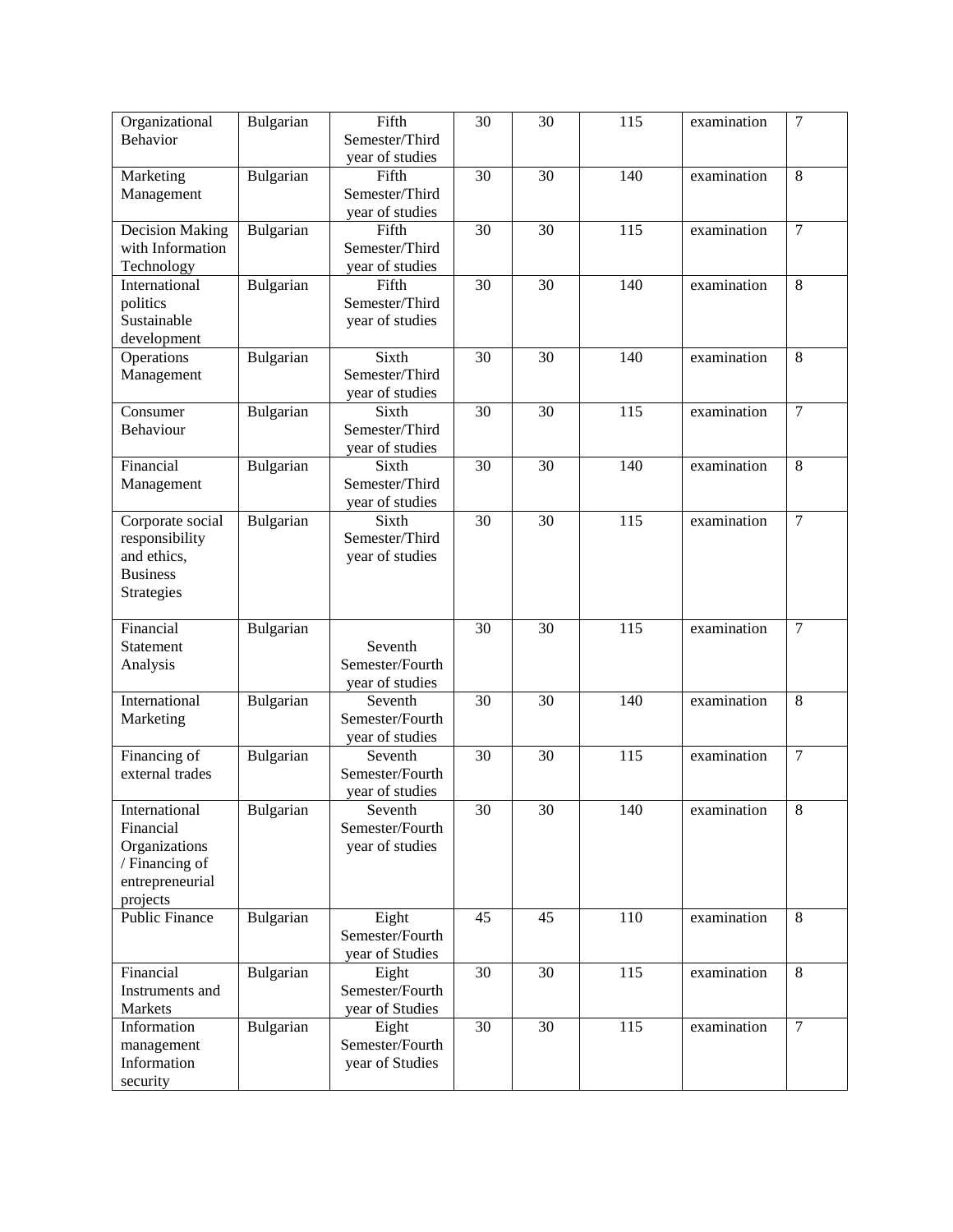| Financial risk at | Bulgarian | Eight           | 30 | 30 | 115 | examination |  |
|-------------------|-----------|-----------------|----|----|-----|-------------|--|
| the financial     |           | Semester/Fourth |    |    |     |             |  |
| institutions      |           | year of Studies |    |    |     |             |  |
| activities        |           |                 |    |    |     |             |  |
| Pre-graduate      | Bulgarian | Eight           |    |    | 150 | examination |  |
| Practice $-$ one  |           | Semester/Fourth |    |    |     |             |  |
| month             |           | year of Studies |    |    |     |             |  |

## **BA Programme Marketing, Sales and Business in Internet**

### **Department of Finance**

| <b>Course title</b>                                      | Language<br>of     | Semester/Year<br>of Study                   | <b>Number of hours</b> |                 |                                   | <b>Examination</b><br>Form | <b>ECTS</b>    |
|----------------------------------------------------------|--------------------|---------------------------------------------|------------------------|-----------------|-----------------------------------|----------------------------|----------------|
|                                                          | <b>Instruction</b> |                                             |                        |                 |                                   |                            |                |
|                                                          |                    |                                             | Lecture                | <b>Seminars</b> | <b>Extracurricular</b><br>studies |                            |                |
| Economics - part<br>one                                  | Bulgarian          | First<br>Semester/First<br>year of studies  | 60                     | 30              | 110                               | examination                | 8              |
| Mathematics for<br>economists                            | Bulgarian          | First<br>Semester/First<br>year of studies  | 30                     | 30              | 140                               | examination                | 8              |
| Principles of<br>Management                              | Bulgarian          | First<br>Semester/First<br>year of studies  | 30                     | 30              | 140                               | examination                | 8              |
| Academic<br>writing and use<br>of information<br>sources | Bulgarian          | First<br>Semester/First<br>year of studies  | 30                     | $\overline{30}$ | 90                                | examination                | 6              |
| <b>Sports</b>                                            | Bulgarian          | First<br>Semester/First<br>year of studies  | $\Omega$               | 30              | $\overline{0}$                    | examination                | $\overline{0}$ |
| Economics - part<br>two                                  | Bulgarian          | Second<br>Semester/First<br>year of studies | 30                     | 30              | $\overline{1}40$                  | examination                | 8              |
| Information<br>Skills in<br><b>Business</b>              | Bulgarian          | Second<br>Semester/First<br>year of studies | $\overline{30}$        | 30              | $\frac{115}{115}$                 | examination                | $\overline{7}$ |
| Principles of<br><b>Business</b><br>Psychology           | Bulgarian          | Second<br>Semester/First<br>year of studies | 30                     | 30              | 140                               | examination                | 8              |
| Sustainable<br>Development                               | Bulgarian          | Second<br>Semester/First<br>year of studies | $\overline{30}$        | $\overline{30}$ | 115                               | examination                | $\overline{7}$ |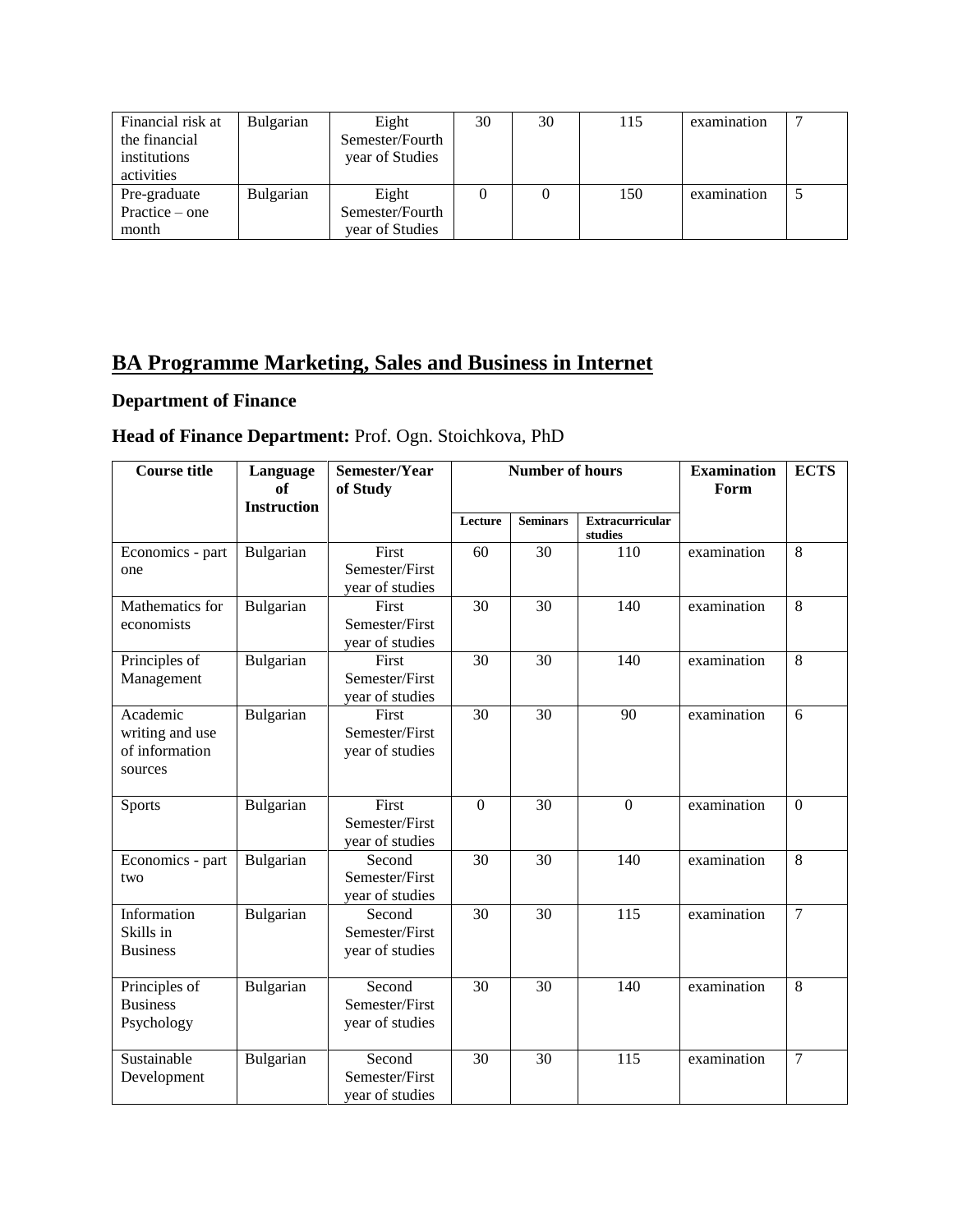| Sports                                   | Bulgarian | Second<br>Semester/First<br>year of studies  | $\overline{0}$   | 30              | $\overline{0}$   | continuous<br>assessment | $\boldsymbol{0}$ |
|------------------------------------------|-----------|----------------------------------------------|------------------|-----------------|------------------|--------------------------|------------------|
| Human<br>Resources<br>Management         | Bulgarian | Third<br>Semester/Second<br>year of studies  | 30               | 30              | 115              | examination              | $\overline{7}$   |
| <b>Information Risk</b><br>Management    | Bulgarian | Third<br>Semester/Second<br>year of studies  | 30               | 30              | 115              | examination              | $\overline{7}$   |
| Principles of<br>Marketing               | Bulgarian | Third<br>Semester/Second<br>year of studies  | 30               | 30              | 140              | examination              | 8                |
| Principles of<br>Accounting              | Bulgarian | Third<br>Semester/Second<br>year of studies  | 45               | 45              | 110              | examination              | 8                |
| Sports                                   | Bulgarian | Third<br>Semester/Second<br>year of studies  | $\boldsymbol{0}$ | 30              | $\mathbf{0}$     | continuous<br>assessment | $\boldsymbol{0}$ |
| Principles of<br>Finance                 | Bulgarian | Fourth<br>Semester/Second<br>year of studies | 30               | 30              | 140              | examination              | 8                |
| Circular<br>economy                      | Bulgarian | Fourth<br>Semester/Second<br>year of studies | $\overline{30}$  | 30              | $\overline{115}$ | examination              | $\overline{7}$   |
| Innovation and<br>Entrepreneurship       | Bulgarian | Fourth<br>Semester/Second<br>year of studies | 30               | 30              | 140              | examination              | 8                |
| Organizational<br>behavior               | Bulgarian | Fourth<br>Semester/Second<br>year of studies | 30               | 30              | 115              | examination              | $\overline{7}$   |
| Mathematical<br>optimization<br>methods  | Bulgarian | Fourth<br>Semester/Second<br>year of studies | 30               | 30              | $\overline{115}$ | examination              | $\overline{7}$   |
| Sports                                   | Bulgarian | Fourth<br>Semester/Second<br>year of studies | $\boldsymbol{0}$ | 30              | $\mathbf{0}$     | continuous<br>assessment | $\mathbf{0}$     |
| <b>Business</b><br><b>Statistics</b>     | Bulgarian | Fifth<br>Semester/Third<br>year of studies   | $\overline{30}$  | $\overline{30}$ | 115              | examination              | $\overline{7}$   |
| Financial<br>Accounting                  | Bulgarian | Fifth<br>Semester/Third<br>year of studies   | 30               | 30              | 140              | examination              | 8                |
| Public finance<br>and tax<br>management  | Bulgarian | Fifth<br>Semester/Third<br>year of studies   | 30               | 30              | 140              | examination              | 8                |
| Labor and Social<br><b>Insurance Law</b> | Bulgarian | Fifth<br>Semester/Third<br>year of studies   | 30               | 30              | 115              | examination              | $\overline{7}$   |
| Financial and<br>Tax Law                 | Bulgarian | Fifth<br>Semester/Third<br>year of studies   | 30               | 30              | 115              | examination              | $\overline{7}$   |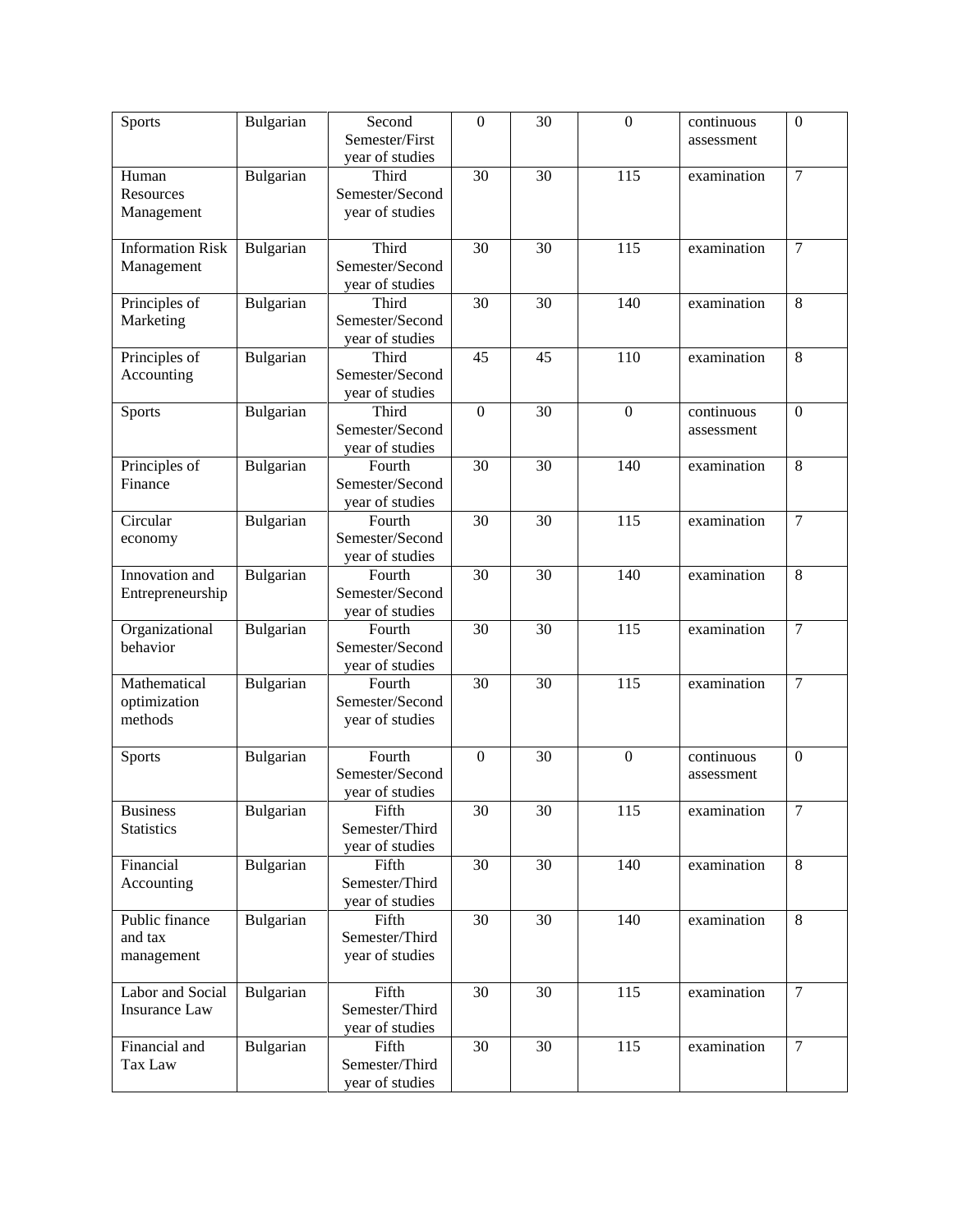| Personal Finance                                        | Bulgarian | Fifth<br>Semester/Third<br>year of studies         | $\overline{30}$  | 30              | 115               | examination              | $\overline{7}$   |
|---------------------------------------------------------|-----------|----------------------------------------------------|------------------|-----------------|-------------------|--------------------------|------------------|
| Sports                                                  | Bulgarian | Fifth<br>Semester/Third<br>year of studies         | 30               | $\mathbf{0}$    | 30                | examination              | $\overline{0}$   |
| <b>Sales</b><br>Management                              | Bulgarian | Sixth<br>Semester/Third<br>year of studies         | 30               | 30              | 115               | examination              | $\overline{7}$   |
| Financial<br>Management                                 | Bulgarian | Sixth<br>Semester/Third<br>year of studies         | 30               | 30              | 140               | examination              | $\overline{8}$   |
| Social insurance<br>systems                             | Bulgarian | Sixth<br>Semester/Third<br>year of studies         | 30               | 30              | 140               | examination              | 8                |
| <b>Business process</b><br>management                   | Bulgarian | Sixth<br>Semester/Third<br>year of studies         | 30               | 30              | 115               | examination              | $\overline{7}$   |
| Research<br>methods in<br>business and<br>psychology    | Bulgarian | <b>Sixth Semester</b><br>/Third year of<br>studies | 30               | 30              | $\frac{115}{115}$ | examination              | $\overline{7}$   |
| Project<br>management                                   | Bulgarian | Sixth<br>Semester/Third<br>year of studies         | 30               | 30              | 115               | examination              | $\overline{7}$   |
| Philosophy of<br>finance                                | Bulgarian | Sixth<br>Semester/Third<br>year of studies         | 30               | 30              | $\frac{115}{115}$ | examination              | $\tau$           |
| <b>Sports</b>                                           | Bulgarian | Sixth<br>Semester/Third<br>year of studies         | $\boldsymbol{0}$ | 30              | $\boldsymbol{0}$  | continuous<br>assessment | $\boldsymbol{0}$ |
| Strategic<br>marketing                                  | Bulgarian | Seventh<br>Semester/Fourth<br>year of studies      | 30               | 30              | 140               | examination              | 8                |
| Investments,<br>financial<br>instruments and<br>markets | Bulgarian | Seventh<br>Semester/Fourth<br>year of studies      | $\overline{30}$  | 30              | 140               | examination              | 8                |
| Business in<br>Internet                                 | Bulgarian | Seventh<br>Semester/Fourth<br>year of studies      | 30               | 30              | 115               | examination              | $\overline{7}$   |
| Marketing<br>researches                                 | Bulgarian | Seventh<br>Semester/Fourth<br>year of studies      | $\overline{30}$  | $\overline{30}$ | $\overline{115}$  | examination              | $\overline{7}$   |
| Commercial<br>Law                                       | Bulgarian | Seventh<br>Semester/Fourth<br>year of studies      | 30               | 30              | 115               | examination              | $\overline{7}$   |
| Sports                                                  | Bulgarian | Seventh<br>Semester/Fourth<br>year of studies      | $\boldsymbol{0}$ | 30              | $\boldsymbol{0}$  | examination              | $\boldsymbol{0}$ |
| Psychology of<br>advertising                            | Bulgarian | Eight<br>Semester/Fourth<br>year of Studies        | 30               | 30              | 140               | examination              | 8                |